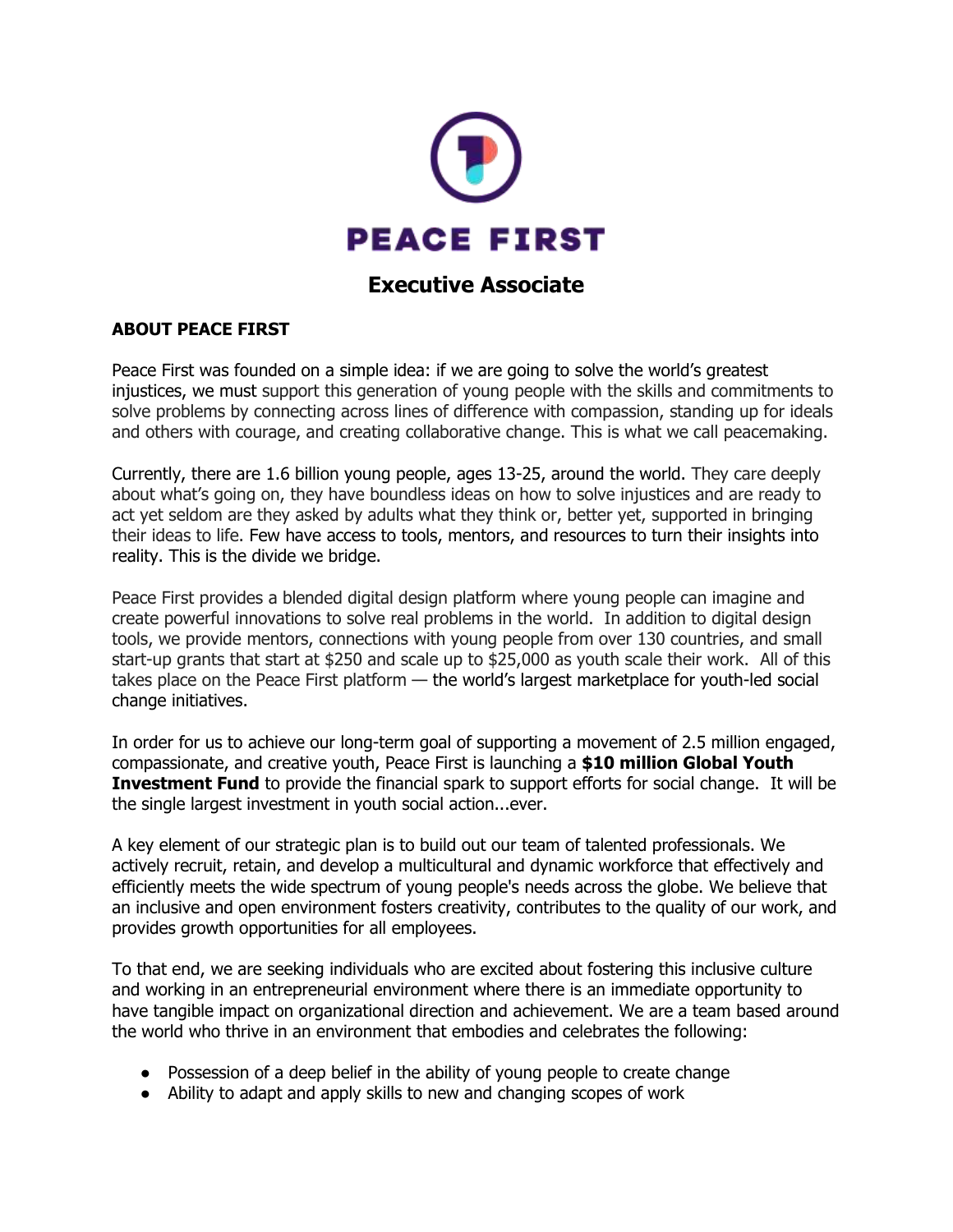- Eagerness for more responsibility and exposure to new challenges
- Motivation to solve problems by taking initiative and trying new ways of doing things
- Enthusiasm for connecting others to our mission and providing them with powerful experiences
- Openness to working with others across diverse perspectives and backgrounds

### **POSITION OVERVIEW**

Peace First is seeking an Executive Associate who will support our CEO's day to day work ranging from organization-wide operations to fundraising and external affairs. Because much of our CEO's work will be focused on raising the Global Youth Investment Fund, this is an exciting position to join a collaborative and mission-driven team and play an important role in growing Peace First's impact around the world.

The Executive Associate plays a key support role in ensuring that others have what they need to be successful and that our constituents have a rewarding and meaningful experience. This is a great role for someone looking to gain experience in a social justice, entrepreneurial organization. A high degree of professionalism, customer service, and organizational skills are required, as well as the ability to work independently and with a team. Passion for continuous learning and development is essential. This position reports to the CEO and works closely with many members of the Peace First team, especially the finance and operations as well as the development team.

Key areas of success will include a CEO whose work is effectively project managed and who is prepared for meetings and speaking engagements; efficiently scheduled meetings, travel and other logistics; constituents who feel well-served, respected and cared for in all interactions; timely, accurate recording of relationship management information in Salesforce database; smooth logistics; and effective external communication.

### **Responsibilities:**

Fundraising/External Affairs:

- Serve as a point of contact for the CEO to internal and external stakeholders
- Serve as an ambassador of the organization's mission to external constituents
- Manage CEO's calendar; speaking engagements; travel plans
- Track CEO meeting notes and follow up
- Manage CEO-assigned donors and prospects in Salesforce database
- Conduct research to develop and cultivate existing and new relationships with individual donors, foundations, corporations and other strategic partners for CEO's portfolio
- Support cultivation and stewardship of CEO's portfolio of donors and partners
- Support Board of Directors meetings
- Prepare collateral for CEO meetings and events

#### Operations:

• Support CEO's work with outsourced financial and human resources firms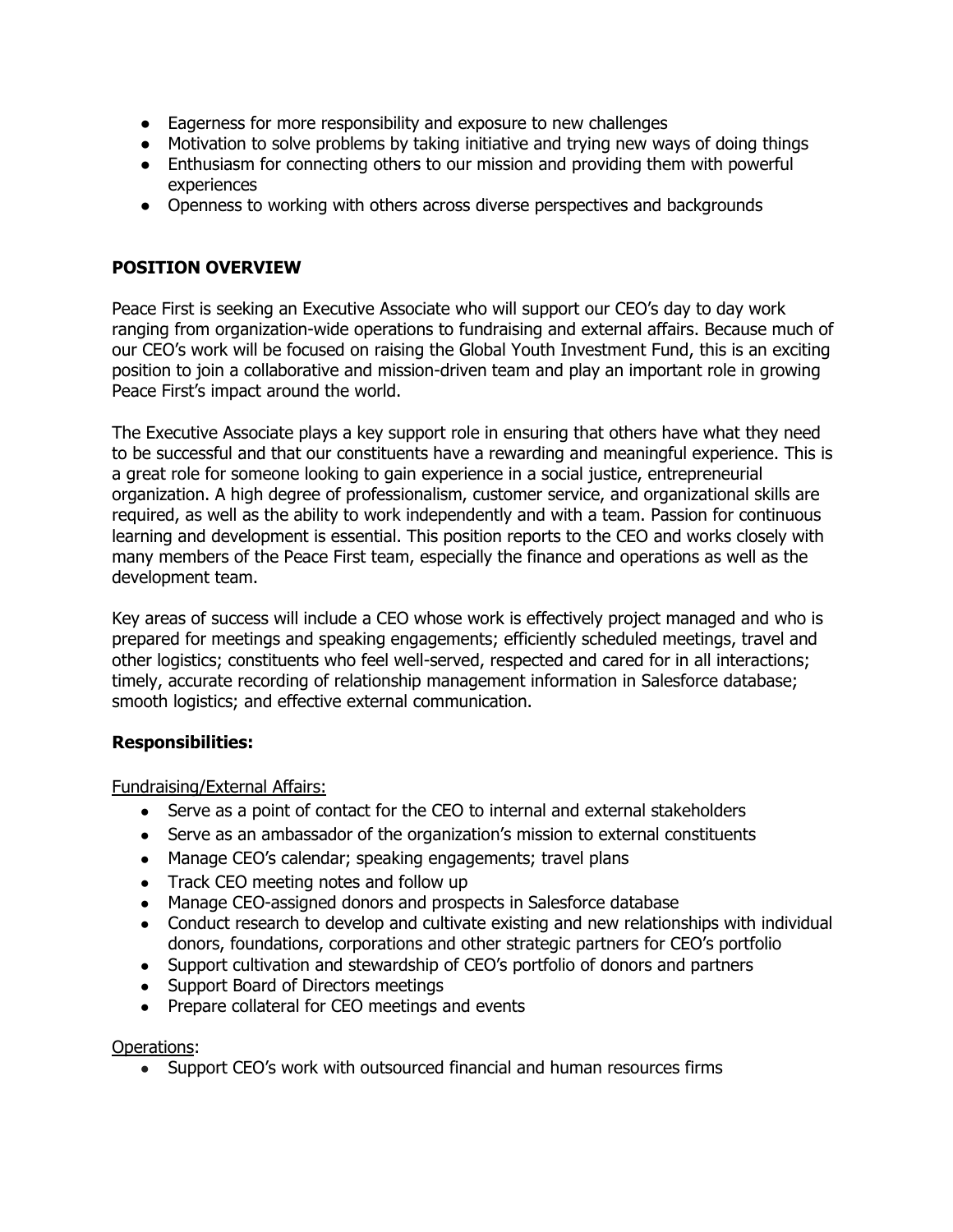● Support other staff in maintaining intranet files and other organization-wide knowledge management

# **Key Skills and Experience**

We understand that there are many paths to acquiring experience and therefore welcome candidates from diverse and nontraditional backgrounds for this role who have demonstrated equivalent transferable skills to carry out the major duties outlined in this job description.

Specifically, we are looking for candidates with:

- At least one year of administrative experience in a professional setting
- Excellent written and oral communication skills; demonstrated experience in the ability to communicate with and engage a wide range of audiences
- Superb attention to detail so that there is confidence that one's work will not need to be double checked for accuracy
- Curiosity about and interest in research: Can quickly uncover facts and are curious to pursue additional information with focus and the ability to draw insights from what is relevant
- Previous work in event planning, managing schedules, travel booking or other comparable roles that demonstrate organizational and project management abilities
- Ability to be flexible in a start-up environment where tasks and projects change quickly
- Ability to work independently as well as prioritize multiple tasks in a highly dynamic environment
- Experience in using Salesforce or a comparable database

All members of our team, regardless of role, should have these qualities and experience:

- Commitment to contributing to an overall organizational culture that is inquisitive, youthcentered, caring, and fun
- Belief in and leading with Peace First's core values of courage, compassion, and collaboration
- Commitment to supporting young people as they change the world for the better through peacemaking
- Capacity to integrate into all functional areas while autonomously leading one's work
- Proficiency in Google Drive, Docs, Sheets Gmail, etc.; Microsoft Office Suite (Word, Excel, PowerPoint)

### **Other Requirements**

● Written and spoken fluency in English, including fluency in colloquial United States English. Candidates must be able to verify that they are authorized to accept employment in the United States.

#### **Compensation and Benefits**